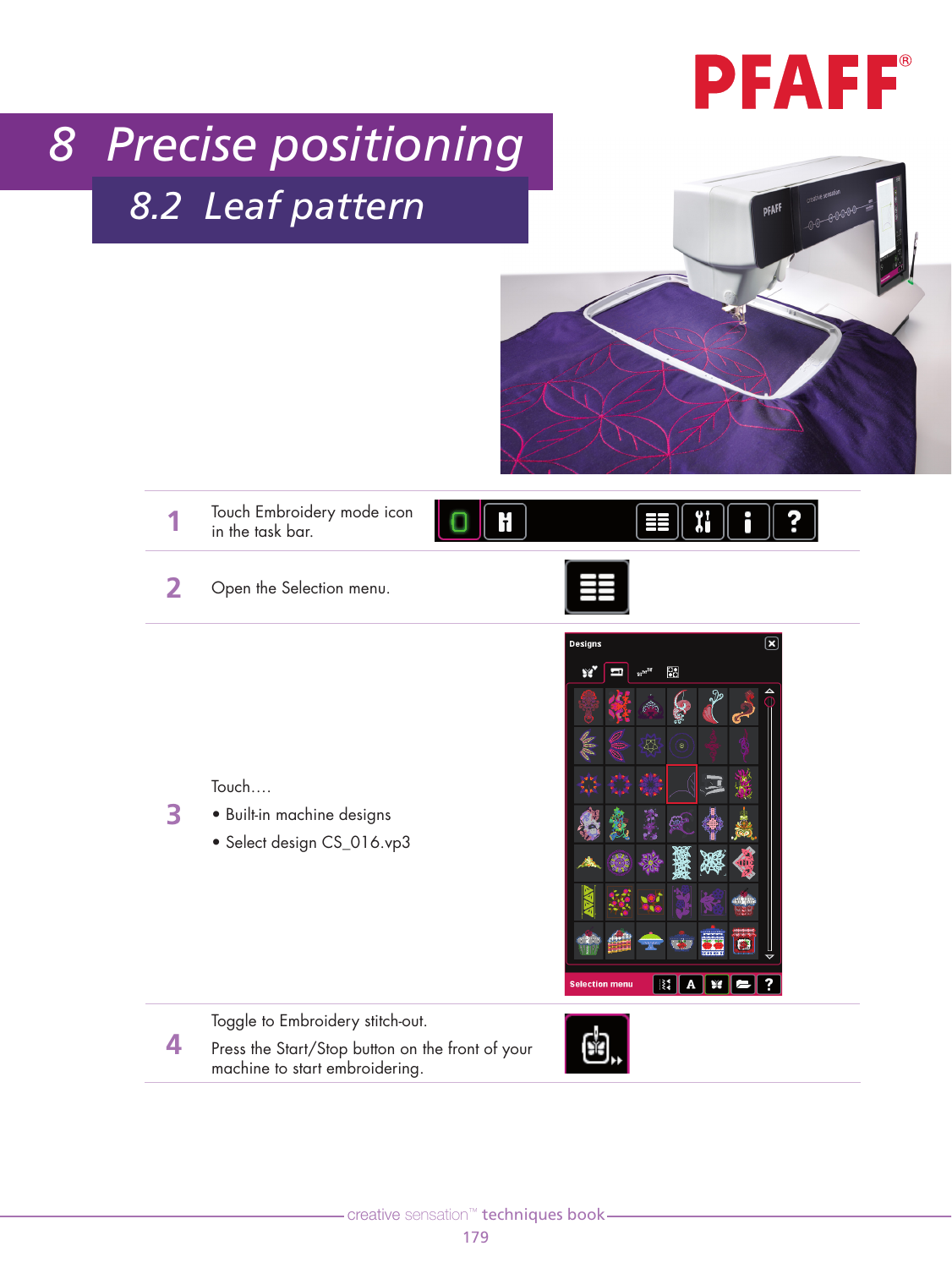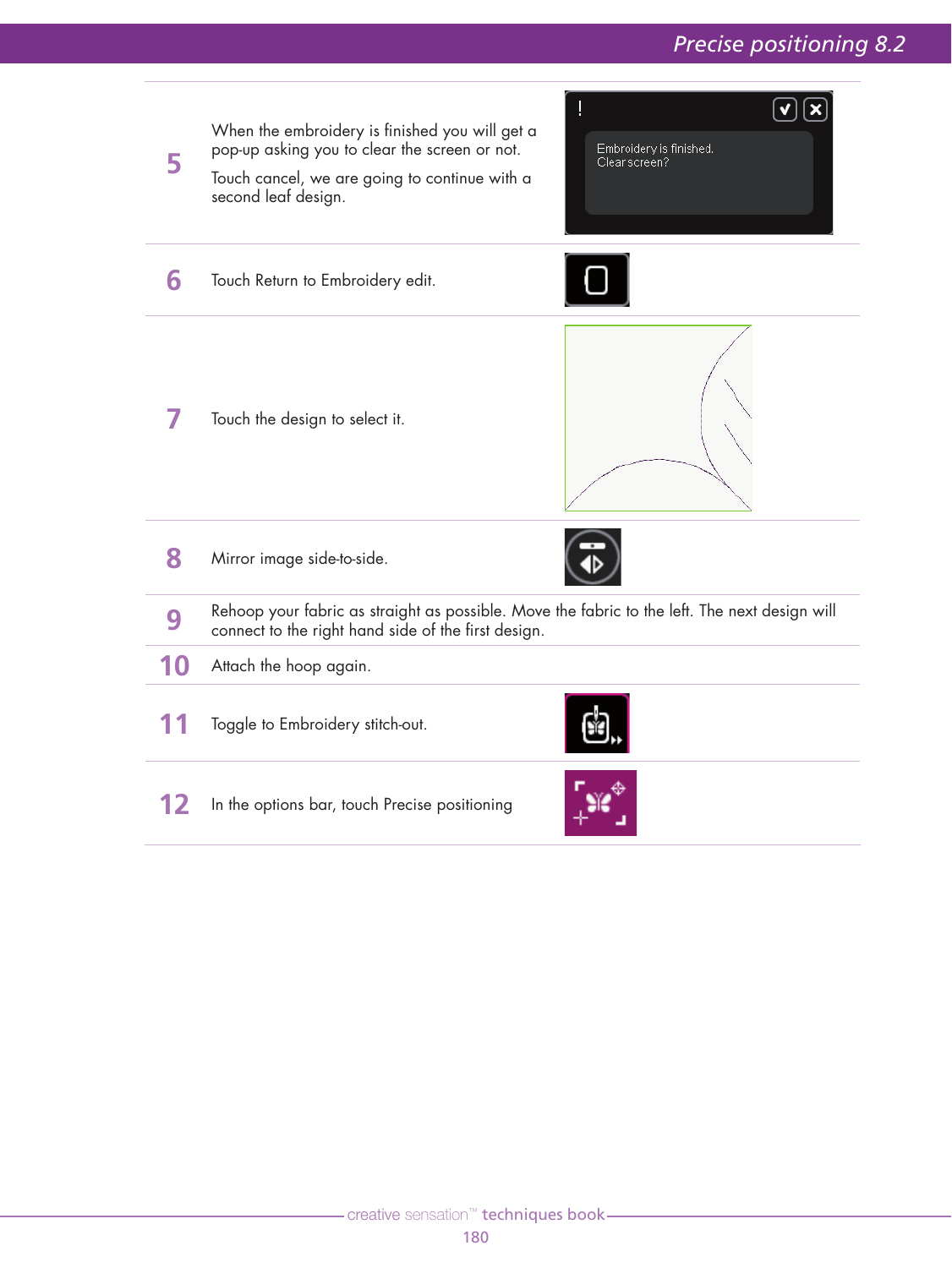

14 Touch Place locking point on fabric.

**13**

**16**



**15** Keep your eyes on the hoop and needle above the fabric. Use the wheel on the screen and move the hoop so that the needle is exactly above the lower right stitch in the previously embroidered leaf

Make sure the green cross hair is placed in the

The coordinates should be -42.8/-42.8.

lower left corner of the design.

design. The coordinates will differ depending how you have hooped your fabric.



**17** When your needle is exactly above the spot on your previous embroidery, touch Select matching point on screen to check another spot in your embroidery.



**18** Touch the top left corner icon.



- creative sensation™ techniques book-